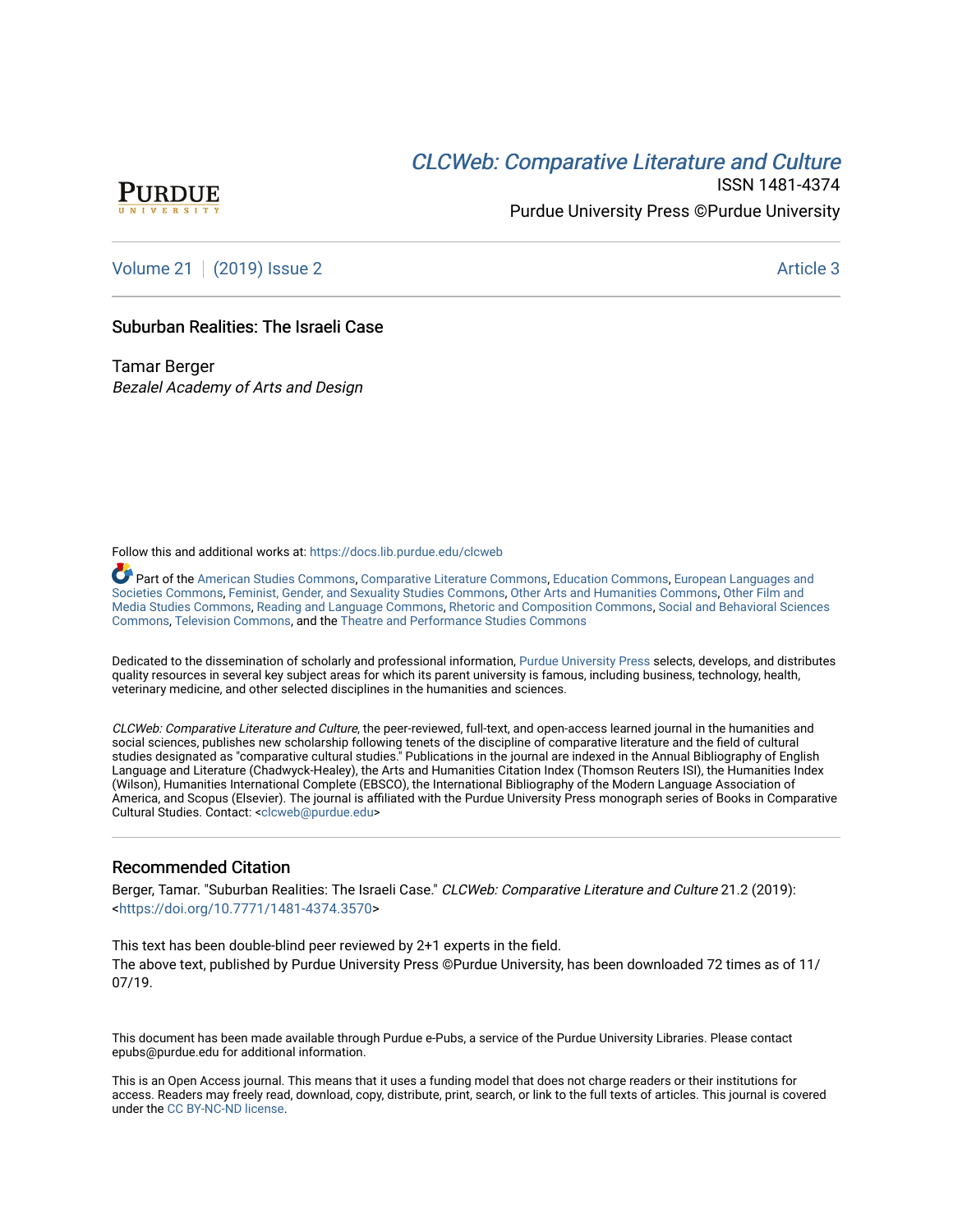**PURDUE** UNIVERSITY PRESS <[http://www.thepress.purdue.edu>](http://www.thepress.purdue.edu/)

# *CLCWeb: Comparative Literature and Culture*

ISSN 1481-4374 [<http://docs.lib.purdue.edu/clcweb>](http://docs.lib.purdue.edu/clcweb) Purdue University Press **©**Purdue University

*CLCWeb: Comparative Literature and Culture*, the peer-reviewed, full-text, and open-access learned journal in the humanities and social sciences, publishes new scholarship following tenets of the discipline of comparative literature and the field of cultural studies designated as "comparative cultural studies." In addition to the publication of articles, the journal publishes review articles of scholarly books and publishes research material in its *Library Series.*  Publications in the journal are indexed in the Annual Bibliography of English Language and Literature (Chadwyck-Healey), the Arts and Humanities Citation Index (Thomson Reuters ISI), the Humanities Index (Wilson), Humanities International Complete (EBSCO), the International Bibliography of the Modern Langua-ge Association of America, and Scopus (Elsevier). The journal is affiliated with the Purdue University Press monog-raph series of Books in Comparative Cultural Studies. Contact: [<clcweb@purdue.edu>](mailto:clcweb@purdue.edu)

# **Volume 21 Issue 2 (March 2019) Article 3 Tamar Berger, "Suburban Realities: The Israeli Case"**

<http://docs.lib.purdue.edu/clcweb/vol20/iss2/3>

Contents of *CLCWeb: Comparative Literature and Culture* **21.2 (2019)** Thematic Issue *Materiality and the Time of the Present in Israeli Culture* **Ed. Oded Nir and Ari Ofengenden** [<http://docs.lib.purdue.edu/clcweb/vol21/iss2/>](http://docs.lib.purdue.edu/clcweb/vol21/iss2/)

**Abstract**: In her article "Suburban Realities: The Israeli Case" Tamar Berger discusses the nature of the new building in Israel in the last 3-4 decades. Israel, she claims, has been going through a process of massive suburbanization, which is drastically changing the face of the country. Some of the features of the new space are similar to those of other places, globally, but it has its particularity, the result of both the local spatial history and the nature of Israeli society. Suburbs in general are hard to define. Still, a set of typical features of the Israeli suburbs can be noted: they are decentralized-centralized spaces; Typically, they are spaces of the middle classes; They rely heavily on the car and in fact cars determine to a great extent the morphology of these spaces; and "stage value" is particularly present in them, leading to a sterilization of the political.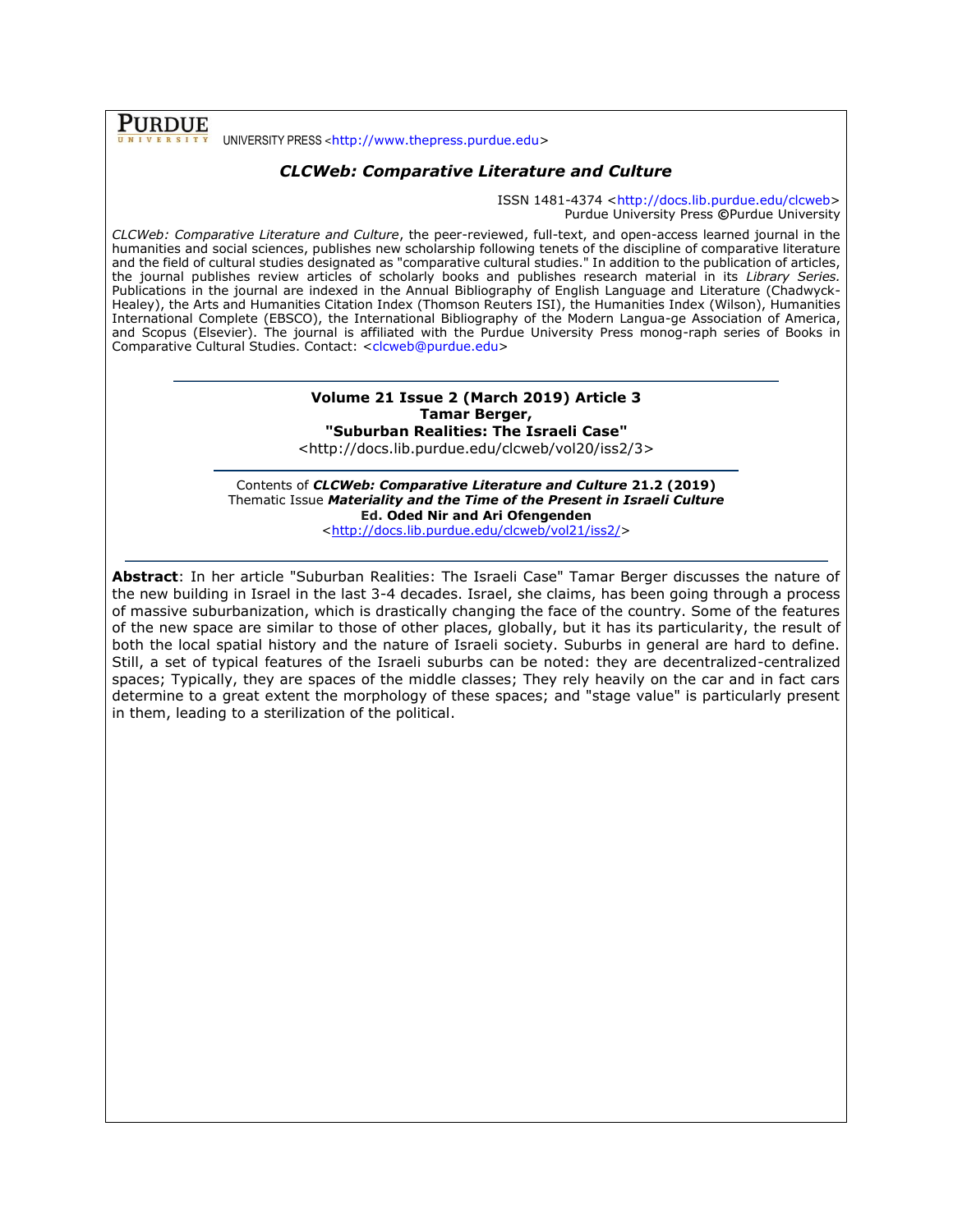# **Tamar BERGER**

### **Suburban Realities: The Israeli Case**

#### **Introduction**

Once concluded and published a project no longer belongs to its owners, who must behave like the "good-enough mother,", and let it go. But since parental responsibility never ends completely I now return to my recently performed research into Israel's new in-between suburban space, *Autotopia*, to redefine and add some later thoughts to it.

The story set out here is highly nuanced and multidimensional but is ultimately a narrative of class, the middle-class, in all its breadth, and of the depoliticization as is recounted here. Depoliticization tends to be a hazardous affair, and in the Israeli case it is tangibly and extremely so.

As the discussion unfolds, it clarifies the use made here of the terms *suburb* and *suburbanization*, not the one that first comes to mind – single-family detached homes, out of town, identical in appearance, found in the west (principally North America, Australia, and Europe), in the postcolonial space (Asia and Africa), and in Latin America, and to different degrees almost world-wide. In Israel those terms comprise, as I show later, different forms of construction and various locations, sometimes intra-urban, and most importantly, it is discussed in its particular context.

Over the past three and a half decades, Israel has undergone an intensive suburbanization process that has markedly changed its appearance. In fact, the present paper deals primarily with recent construction in Israel which started in the 1980s. In many aspects, it resembles global processes, though it also has local particular features, resulting both from local spatial history and Israeli society's nature.

Following a presentation of the state of suburbia in Israel I focus on two aspects of that space: the suburban *topos* and the question of urbanity, as well as the relationship between the aesthetic and the political embodied in it. The discussion of the *topos* and urbanity engages critically with dystopic presentations of the suburbs, and proposes instead a clear-eyed perception, chiefly consisting of an attempt to characterize the specific way of life there without lamenting lost urbanity. My argument is that the suburban phenomenon should be explored from within, and that such an exploration elicits that it is a distinct way of life and to the extent that it is problematic, no solution will result from its reurbanization. The discussion of the relationship between the aesthetic and political aims to elucidate how much suburbia relies on image, and how that fact is linked with the depoliticization unfolding there.

The research which this paper draws on has two poles. First the various theoretical, conceptual, and historiographic discussions of suburbs and suburbanization, and the social, economic, and cultural phenomena deemed relevant to it. Its foundations are also phenomenological, of the kind deriving from the phenomenon itself, observing and experiencing it, spending time there, and documenting it (descriptions had a special status in the original project). At the point where the two poles converge and create reciprocal clarification and reformulation, I believe the key lies to observing and researching phenomena in the physical space and its reliable interpretation.<sup>1</sup>

The present study is not comparative, and its findings are restricted to the Israeli case. Still, some use was made here of the theorizations of suburbs and the suburbanization process, and of the general urbanistic study, in contexts where I felt it could help in understanding the case.

#### **Definition**

 $\overline{a}$ 

Any attempt to accurately define suburbia tends to fail. It is not by chance that a wide-ranging body of discussion exists on various aspects of suburbia and suburbanization – planning, architectural, administrative, environmental, social, political, and aesthetic – particularly in the western context, alongside a rather limited discussion of the phenomenon's definition. And it is no coincidence that suburbia is not an official form of settlement – not in the USA, where it is very prevalent, neither in Australia where it predominates, nor in Israel.

Formerly the suburbs were broadly defined as urban areas on the margins of metropolitan regions. Yet distinctive forms of suburbia are equally found in non-metropolitan regions and more importantly, a new form of living emerged, neither urban (in terms of congestion, mixed usage, and population mix) nor non-urban but a form in itself, whether it still retains an affinity with the city or no longer does so. Those are places that can be defined as in-between, post-urban spaces, both in the sense that they are located between clear existing forms and in that they extend across the space.

This paper cannot, therefore, offer a "litmus test" definition of the phenomenon, but rather an approximate one, based on findings obtained through observations in concrete suburban space, that

1 See also *tamarberger.com* for articles and essays (in Hebrew) on the theme of space.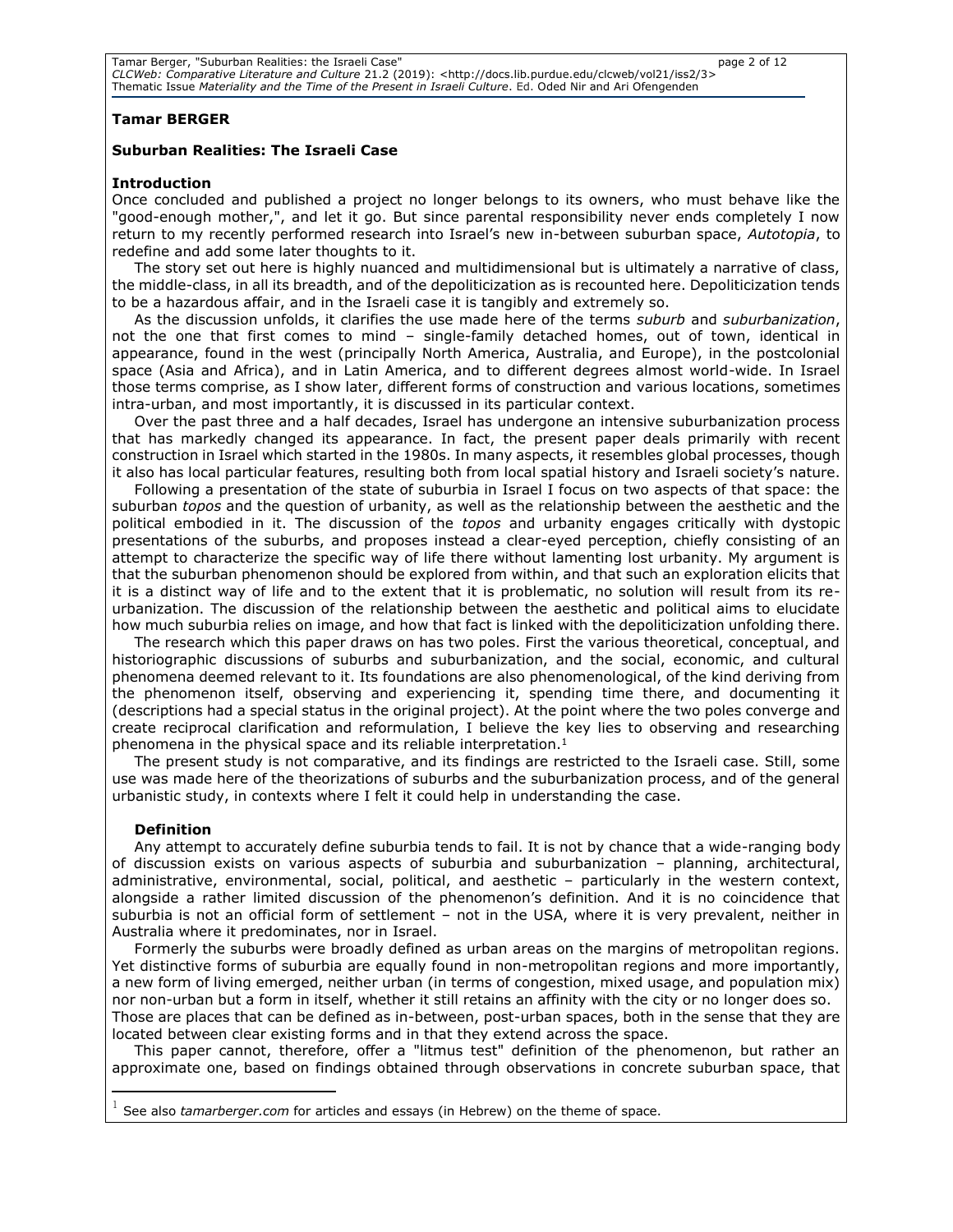were later processed. In the Israeli context, they are neighbourhoods built since the 1980s, both singlefamily detached houses and saturated construction, on city outskirts or at some distance from metropolises, places that sometimes have a certain affinity with cities although they are not totally dependent on them, places of the middle-class and fundamentally family-oriented places with specific lifestyles.

Among the most prominent differences discernible in the suburban space, at least in the phenomenon's broad definition in the Israeli context, are those between single-family neighborhoods and multi-story neighborhoods on the edges of cities and towns. The formal difference between them seems substantial, and the decision to link them under the heading of suburbia lies in the similarity of both forms' deep structure, which has morphological, socioeconomic, and ideological aspects. We can thus indicate a way of life embodying a certain relationship between residence and occupation, trade and leisure – one of separation – and the space thus created, which is simultaneously centralized and decentralized. The suburban space is both rhizomatic, that is diffused, and recurring, organized and geometric.

This various suburban forms have diverse common characteristics: socio-political (middle-class, strong sense of family, sectoral attitude, relative homogeneousness, residential areas separate from work areas, commercial centers and leisure facilities concentrated in outlying or separate areas); morphological (clear, planned order, uniformity, de-centralized concentration, centralized public functions, privacy, isolation, green spaces, and high automobile accessibility); and cultural (reliance on image, neoliberal aesthetics, utopianism, being the object of aspirations and their implementation, and a place of freedom).

Yet since the definition of this new form of living-space remains rather obscure on the margins and the boundaries distinguishing it from preceding living-spaces and at times also from contemporary forms are not always sharply defined, it is reasonable to talk not only of a distinct form that is embodied physically to some extent in the space, but also of suburbanism as a quality shared with other forms.

# **Cars, Roads**

A suburb is also its technological affinities. It would not have grown and flourished without electricity, trains, electrical kitchen appliances, the phone and television – all autonomist technologies providing their users with independence and control, and autistic – eliminating the need for most external affinities, although simultaneously dependent and communicative. Heading them is transportation technology, particularly the car, without which no present-day suburb can survive.

John Urry coined the term *automobility* in the beginning of the 2000s, sparking off a surprisingly unprecedented discussion into the cultural, social, political and economic implications of the car. And since suburbs are car- dependent, the insights obtained by that discussion are cardinal for understanding it.

Automobility, as Urry and others viewed it, is a system. It entails planning, production, marketing, advertising and purchasing, and has numerous aspects – technological, economic, political, cultural and psychological. It is a relatively stable expanding system which creates unplanned results (Featherstone 2), and its changing form is the outcome of different processes occurring in tandem, (Urry 33). Automobility is the triumph of liquidity over the urban, Urry contends, and thus qualifies suburbia for the discussion.

Over the twentieth century – in the wake of several experiments that began in the mid-nineteenthcentury, that were followed by Oldsmobile's launch of the first production line in 1902, and then Ford's – one billion cars were manufactured (Featherstone 1). Today there is a similar, and even greater, number of cars across the world.

Israel's Central Bureau of Statistics notes that in 2015 there were close to 3,092,000 vehicles, of which 2,583,000 were passenger vehicles – with 85.8% of them privately owned. Motorization level – 365 vehicles per 1,000 citizens, is relatively lower than that of other developed nations ("3.09 million").<sup>2</sup> (At the same time, if one takes into account household size and the relatively low average age, that average is closer to the European one).

By nature, the road-car situation is dialectical. While the road itself and its usage flatten the landscape, blur the details, render everything uniform to a great extent, even bring everything into the car, as Marc Augé contends – still it does not annul the experience of taking in the landscape, and often supplies a new experience. The car, too, is a dialectical object in the sense that together with the option

 $\overline{a}$ <sup>2</sup> The data in *Autotopia* makes use of was collected in 2012-2015. The data used here was partially updated to 2015, also assuming that the general tendencies noted then are still valid.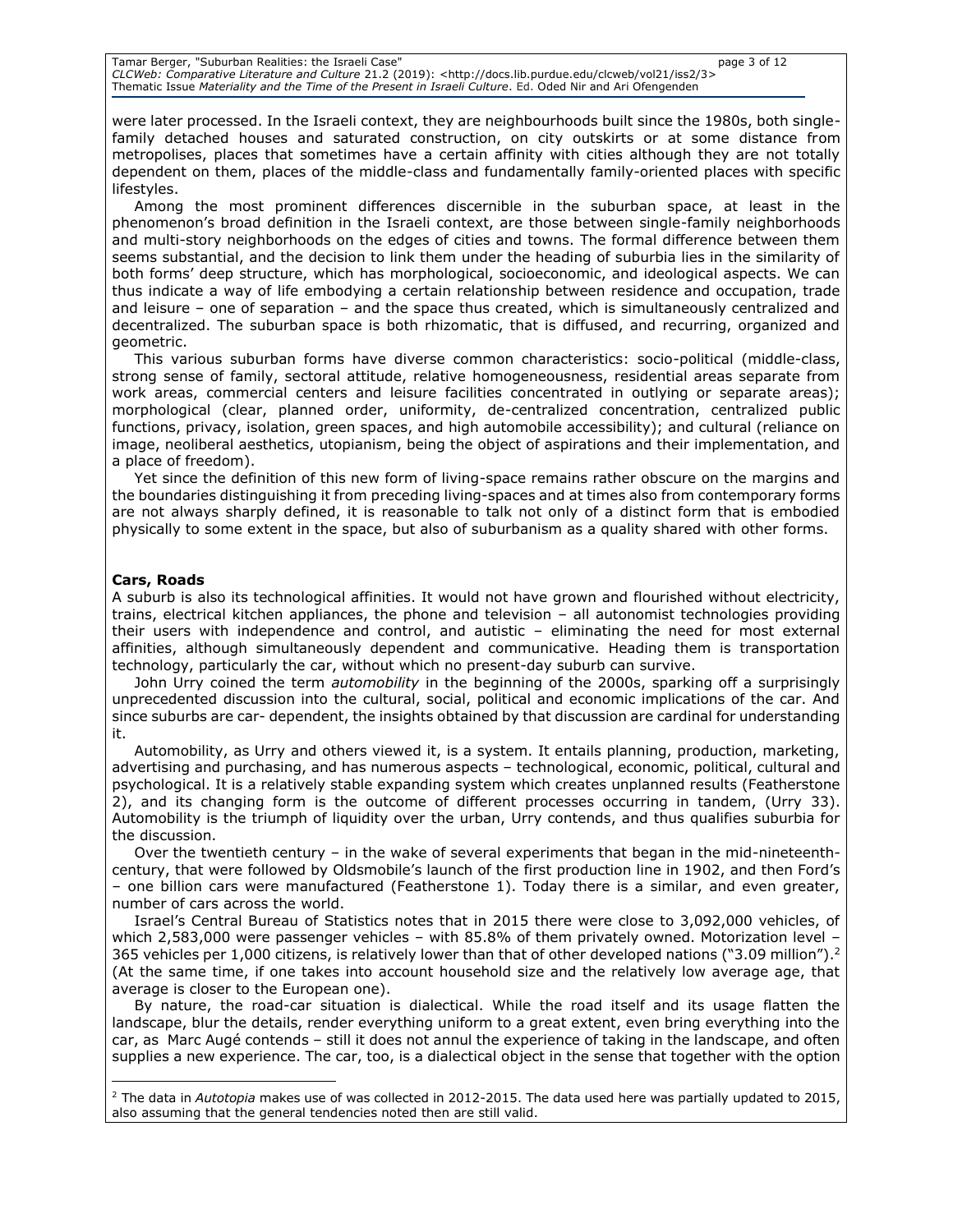of movement it is static, stable, homely to some extent and protected, whose owners control the right to enter.

This dialectical meeting point characterizes not only the car and automobility culture but also the suburban experience itself. Larsen, Urry and Axhausen discuss movement in the broad context of temporal and spatial compression described by David Harvey, and others too. They add that as well as compression, there is also a distancing (perhaps it would be better to say – a broadening) of the space, which results from the massive growth in the scope of travel and the formation of more means of communication allowing us to communicate remotely and remain in touch (Larsen et al. 1). It also reflects the fundamental suburban dialectic: a fixed place, conservative, strongly rooted on the one hand, although its very nature requires constant movement because of the spatial organization of lifestyles – the separation of dwelling, work, leisure, and consumption.

Roads and cars create, enable, and reinforce the suburban way of life. Roads are the static element, granting space a form that matches the movement of cars and connects its parts. The concentric structure of distinguished space and sub-spaces within it, and the marked, clear spatial separation between different living functions (residential, work, public, commerce, leisure) become possible through roads and are reinforced by cars.

And where people mostly drive and rarely walk, when there is almost no space that can be decoded by walking, when people can at the most show flexibility to accord with traffic flows (Featherstone 1), there are no options for the tactical resistance that de Certeau describes.

The affinity between the road and the suburb is clearly expressed in Israel's Highway 6, a fast highway running the length of much of the country. Its construction began in 1999 and is still in process, and it is discernible that it principally serves the country's central region.<sup>3</sup>

# **Morphology**

 $\overline{a}$ 

With the identification of the suburb phenomenon, even in general lines, we can now analyze it in terms of difference. Three types of suburban settings can be distinguished: (1) the original ones; (2) additions: (a) urban (b) rural; and (3) metamorphoses. The first type includes the new suburbs, with their distinctive lifestyle, whose construction was launched in Israel in the late 1970s though most were built in the 80s and 90s, and new ones are still being constructed. They resemble the classic Western suburb, particularly the earliest North American model – the suburbs of the 1950s and onwards. They are usually typified by uniform construction, with a choice of several models, on not particularly large plots and with the "pictorial pattern" that Zafrir-Reuven described in a taxonomy of prototypes of the morphological patterns found in Israeli cities (9). The pictorial pattern is based on a network of short streets, many of them cul-de-sacs, that branch out from wider streets to create a geometric-diagrammatic shape that is clearly visible from above. Comprised in this type are the "community settlements" and the earliest suburbs, despite morphological differences: they are less uniform, their dispersal within the space is less methodical, and their residents often have higher socioeconomic status than those of the new suburbs.

The second type comprises construction annexed to existing localities with a familiar character urban or rural. They are outlying neighborhoods of large or medium-sized cities and towns and also new "expansion neighborhoods" of rural agricultural settlements. If they were self-sufficient, they would belong – at least morphologically – to the first group, but they are a secondary part of a dominant entity on which they depend to some extent.

In the third category are long-established forms that have changed their appearance: apartment blocks in cities or small towns to which major construction has been added, and homes in kibbutzim or moshavim that have been adapted as single-family villas (and paradoxically seem at times more bourgeois than the new adjacent building).

Israel's suburban space, as noted, is simultaneously centralized and decentralized, and in this it resembles suburbs elsewhere. While that duality also characterizes contemporary cities to some extent, it is particularly visible in the suburbs.

There is on the one hand the retreat – a major reason for its existence – which enables homogeneity, the desired quality of life, security, and quiet. It is centralized not only in the local lifestyles: its subsites too – commercial and leisure sites, as well as workplaces, shopping centers, community centers, cultural facilities and office blocks – are centralized by nature. And yet, the suburb is wholly dispersed

 $^3$  For a comprehensive critical discussion of Highway 6's contribution to bolstering Israeli suburbia see Rabinowitz and Vardi, as well as Sadan et al.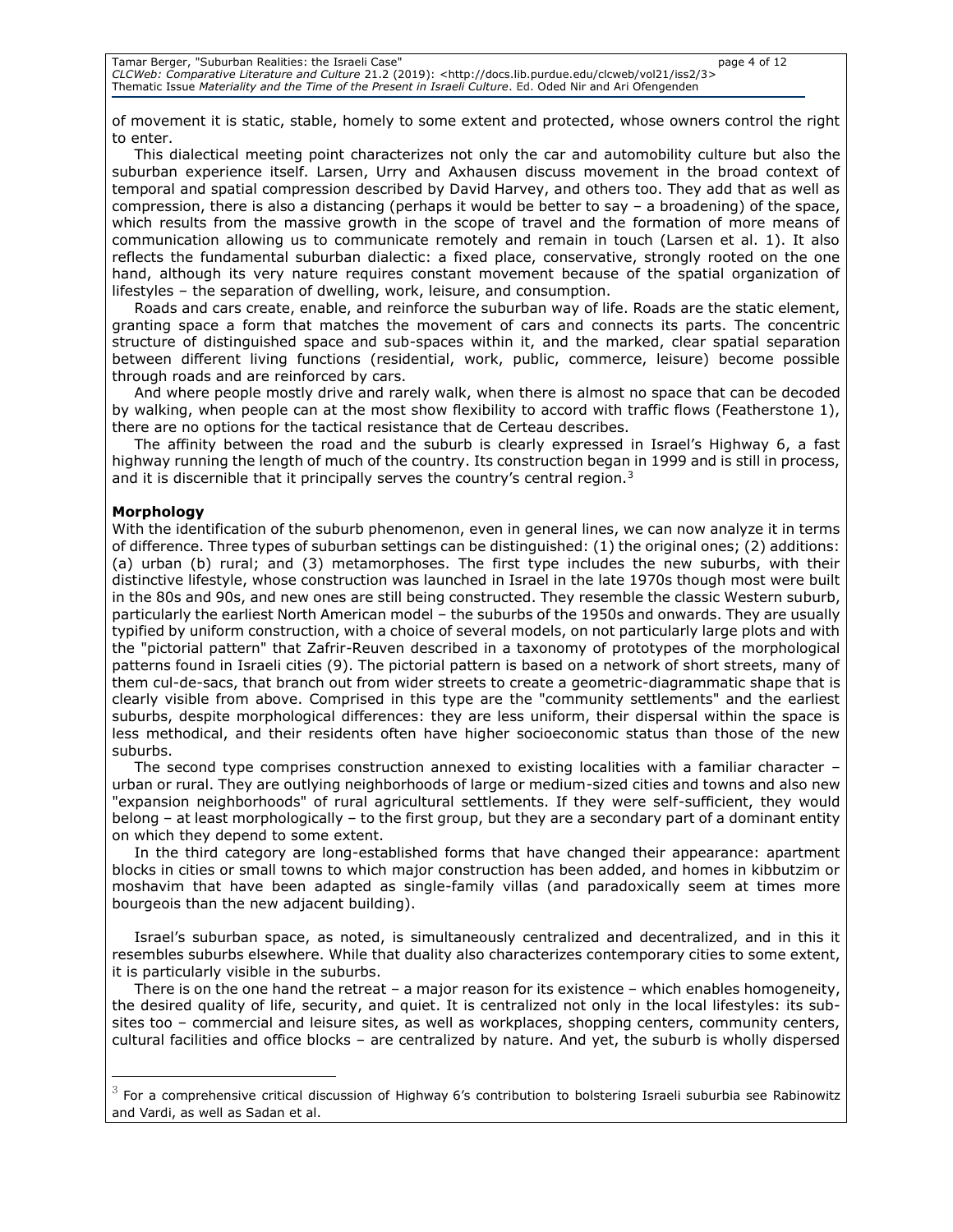– there is urban sprawl, embodied in attached neighborhoods, large parks, broad access roads, parking areas, and the very decentralization of the various functions (though a centralized sort of decentralization). Residential areas, places of work, public institutions, commercial and leisure areas are separate and at a driving distance.

The suburb is unusual in terms of style and worldview. It doesn't belong to the modernist order, but neither is it completely rhizomatic or non-hierarchic in a non-modernist (or postmodernist) way. On the other hand, it is properly organized, geometrical and hierarchic – an aerial view convinces one of this, and on yet another hand it is not concentric or radial but rather a split fabric with many centers and peripheries, somewhat rhizomatic (a statement that is valid concerning both its flat protrusions in the form of attached houses and also regarding the multi-story buildings and towers, that even when relatively dense, often do not create a local environment, real or virtual). It disturbs the existing order of lifestyles and is neither urban nor rural. It is a hybrid space, with its own identity, and is also part of the in-between space, which contains other forms and uses relevant to it – of commerce, leisure, services, and infrastructures.

In his book *The Rise of the Network Society*, Manuel Castells (424- 438, 440-448) depicts that kind of centralized-decentralized space – in a broader context and with a different emphasis but addressing the question of the suburbs. Castells looks at the digital space via the basic assumption that space in general is a social expression and that following social changes, new spatial forms emerge. His discussion returns us to the question of the disappearance of the classical cities, in this case in the context of the virtualization of life, the increasing divide between spatial closeness and daily functioning, urban decentralization, the decentralization of jobs, the increase in suburban occupation control centers, the relatively easy movement between suburbs, the growth of genuine meeting-places (shopping centers), the general centralization and decentralization of people-oriented services (remote medical service on the one hand, and huge medical centers on the other, for example), and "home centralization" (working from home, for example) that have all joined forces to create the "space of flows." Castells examines the concept of *edge city*, coined by Joel Garreau, to depict the new suburban space – cities combining homes with businesses – which he maintains are in a mushrooming process. He places this against the concepts of James Kunstler, who defines a "geography of nowhere", which he says is a European model.

The distinction between nodes and hubs – that is, between local centers and sites where general interaction in the network is being coordinated, side by side with the prevailing decentralization that creates an entire mutually dependent system and the general spatial division of work that generates connections, and also the existence of nodes of the elites – all these traits of the network space *(Network society* 442-453) are relevant to the suburbs. So are centered decentralization, a-historicity, the absence of contextuality, and the boundary-crossing resemblance between places that characterize it.

#### **Geography**

The way of life analyzed here is chiefly located in central Israel, in the region between the city of Haifa in the north and Ashkelon in the south. Similar phenomena are discernible in the metropolitan area of Be'er-Sheva and similar ways of life – in the Jewish Galilee, but most construction has taken place in the center where the majority of the suburban population resides.

The main general growth in Israel's population has in fact happened in the central region. Attesting to this are data of the Central Bureau of Statistics (CBS) showing that migration from the periphery to the center increased constantly between 2000 and 2015 ("Shnaton 2016"), as well as examining aerial photographs and visits on ground. Corroborating this are data on inner migration within the central region to the settlements of the Sharon region and the cities of Ramla, Rehovot and Petach Tikva.

The CBS data presented in the 2015 Yearbook reveal that the population's growth scope in the cities is lower than in rural settlements – 1.9% as compared with 2.9%. Of this, 2.1% was in moshavim, 4.9% in community settlements, 2.6% in rural settlements defined 'other', and 5.3% in West Bank settlements.

The marked increase in relocation to secular rural settlements and to West Bank settlements is evidence of a clear trend – a suburbanization process of rural areas. It is noteworthy that Israel's suburbanization process is two-directional. Although it reflects departure from cities to the rural space, it is equally the outcome of a process that has suburbanized the rural agricultural space; that is, gave it urban qualities. While the process also characterizes other nations, the uniqueness of the Israeli case is a transition from a relatively collectivist form of settlement (at varying levels, in accordance with the nature of the agricultural community) to a privatized form.

As for the West Bank settlements, one must emphasize that the suburbanization process does not acknowledge political boundaries. The years of construction of the West Bank in the format of Palestinian enclaves crossed by Israeli settlements and infrastructure system have blurred the green line border to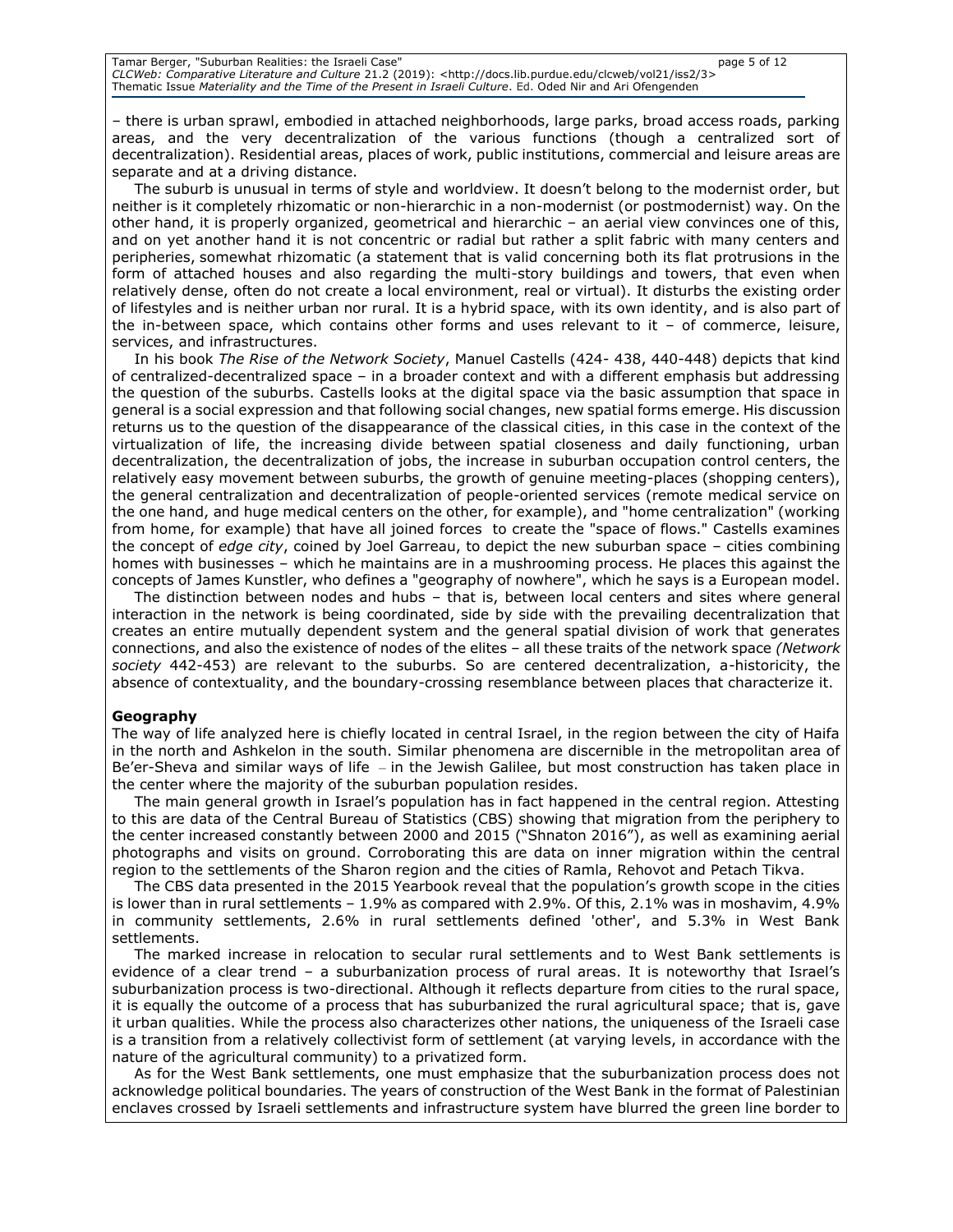a huge extent. A dual latticed space has in fact been created on the West Bank. Local roads and highways create continuity between West Bank settlements and the State of Israel from the west. Their appearance – identical to the latter's (apart from the security fences and their strategic location on hilltops) – also contributes to structuring a uniform space, which is compounded by national and demographic homogeneity.

# **Demography**

No official calculation has been made of the suburbs' residents and certainly not as they are defined here. Apart from the difficulty in defining suburbs the fact that they are not homogeneous – that is, that many of the suburban sites are sections of different kinds of settlement (cities, towns, rural agricultural and rural non-agricultural) – makes precise calculation even harder.

The growth of the suburbs is connected to the fact that population growth in Israel is faster than the average growth in the western world and constant construction is thus needed. This must be borne in mind alongside the ideological and cultural explanations for the phenomenon.

From what is measurable, it's clear that Israeli suburbia is not the phenomenon of a numerical majority. Bi-directional computation – through elimination on the one hand, that is, subtracting much of the urban, non-suburban sections, most of the Arab settlements, and the kibbutzim and moshavim that are still mostly agricultural or that have not changed significantly – and on the other hand, calculating the obvious suburbs, including even post-1967 Jerusalem neighborhoods, residential quarters north of the Yarkon river in Tel Aviv, and the neighborhoods on the Carmel in Haifa (that is, long-established neighborhoods with suburban qualities) – elicits that we have only about 20% of the whole population. But due to the spread and dispersal that typify suburbs, the phenomenon reflects a more powerful presence than its statistical proportions. Therefore, there could be no doubt that this is growing trend.

It is notable that this calculation is general and hypothetical, based on data of the CBS for 2013 concerning the distribution of population by type of settlement and the number of residents in different settlement, and it has a geographical basis – it was performed by place and type of residence, not for example, by socio-economic indices.<sup>4</sup>

# **Status, Ethnos, Property**

 $\overline{a}$ 

The Israeli suburbs are places where families live; that is, they have specific age-based qualities. And while there have been dramatic changes in this and other aspects in the western world, particularly in the US, in terms of class, ethnic attribution and others – in Israel the situation has remained quite conservative.

The suburbs are the locus of the middle-class. There is a substantial debate about defining that class and its boundaries, entailing substantive disagreements: here we present only some of their traits which let us make a general identification of them (which does not rely on professional statistical efforts) by their geography, appearance, and several socioeconomic patterns. In other words, an affinity is proposed between general definitions of the Israeli middle class and the qualities of suburbs already identified as such, among others in accordance with socioeconomic criteria, but not with them alone. Identifying them as a locus of the middle class is performed after they have been identified.

Cross-referencing CBS statistics for 2013, which relate to the entire population, by settlements, with suburban places (based on an examination of several dozen communities identified here as suburbs, or partially suburban) elicits that ethnic origin is also relevant here to some extent, although not crucially. A significant Ashkenazi majority of Israeli-born residents is found in the well-established suburbs (Savyon, Kfar Shmaryahu, Bnei Zion, Batzra and so on), in the community settlements, and also in some of the obviously suburban localities (Lehavim, for example). Elsewhere, in new and adapted suburbs, there is a small majority of Ashkenazim (Bat Hefer, Pardess Hannah, Hod Hasharon), or a more or less equal number (Shoham, Ma'aleh Adumim. Tzoran and Or Yehuda too, which had a Mizrahi majority before its suburbanization). There are also suburbs where a Mizrahi majority prevails (Tel Mond, Kfar Yona, and Ness Ziona). Meticulous statistical work must be performed with the appropriate tools, in a different framework. These are hypotheses. It is uncertain whether the missing data lie hidden in the database of the CBS.

There is no doubt though as to the national characteristics of Israel's suburbs; they are totally Jewish. In all their forms – urban or with rural tendencies, those with city roots, moshavot and farming

 $^4$  The assumption made here is that even if changes have occurred since 2013, they were in the direction of movement to in-between spaces, and that in any case the numerical change is not dramatic. This is in reliance on data for the changes in population previously presented.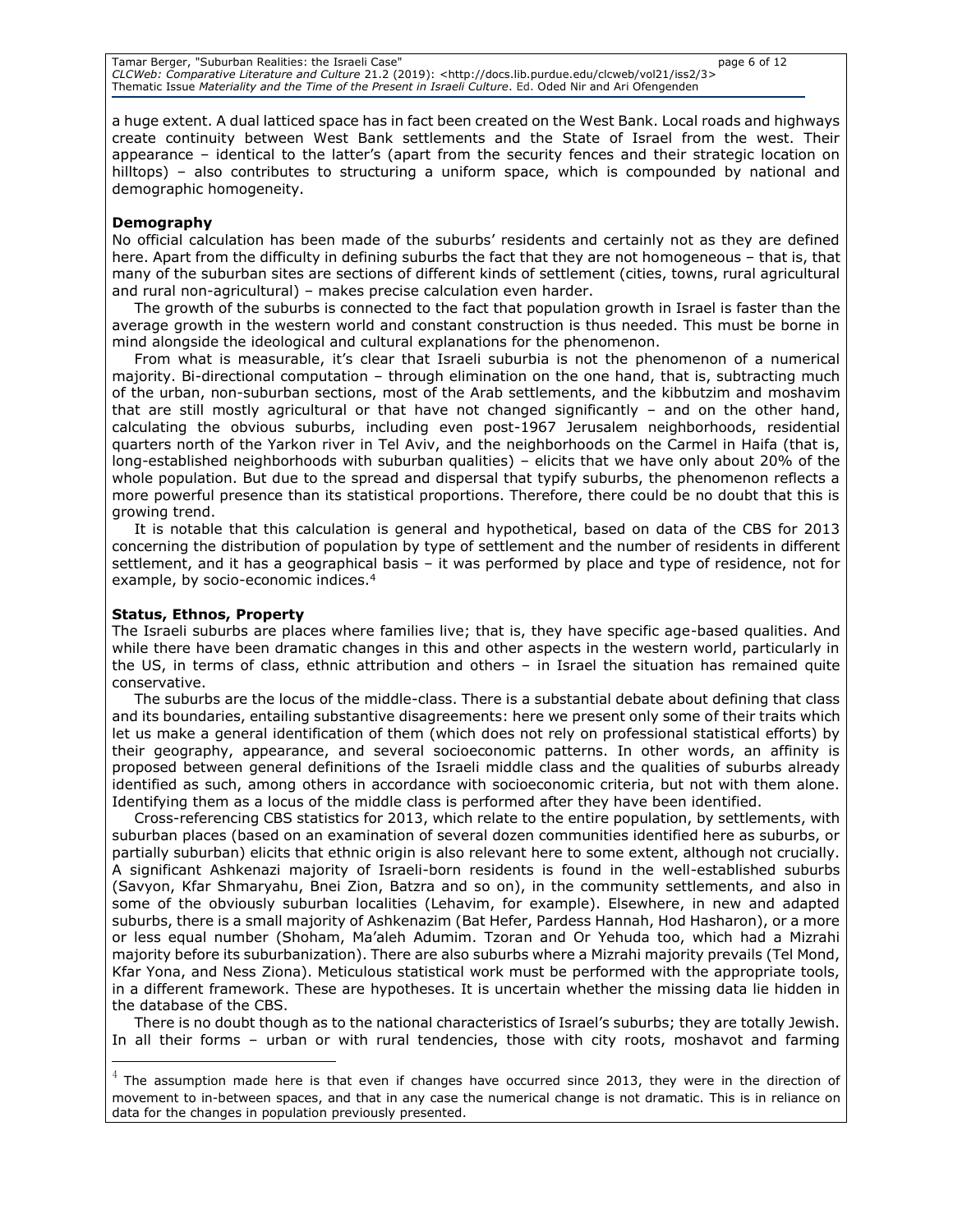Tamar Berger, "Suburban Realities: the Israeli Case" page 7 of 12 *CLCWeb: Comparative Literature and Culture* 21.2 (2019): <http://docs.lib.purdue.edu/clcweb/vol21/iss2/3> Thematic Issue *Materiality and the Time of the Present in Israeli Culture*. Ed. Oded Nir and Ari Ofengenden

community roots – there are no Arabs. Indeed, on 17 September 2014 the Supreme Court held that admission committees may be set up in community settlements (though the decision was made based on procedural grounds, and with various caveats). These data are notable in view of the urbanization process of the Arab villages that has continued since 1948, when the cities emptied out, land was expropriated, and civil restrictions put in place, and bearing in mind the constant growth of the educated Arab middle-class (Abu Bakr & Rabinowitz; Bishara; Khamaisi *Expanding*; Khamaisi *From Restrictive*). Exceptional to this trend is the controversial decision ratified by the National Council for Planning and Construction regarding the construction of an Arab city in the Galilee, at the state's initiative – the first since 1948, to be called Tantur. The city plans show that it is obviously a city-suburb, with a modernist and western appearance (Notably, the new Palestinian town of Rawabi, built to the west of Ramallah, is also a middle-class city with a suburban character).

According to the 2014 data, a household income of NIS 16,000 and capital of NIS 200-300,00 make it possible to purchase a four-room apartment (the standard, for the middle class) at NIS 1.2 million (Smolski). One must add regular maintenance costs to the cost of the apartment itself, both in singlefamily homes and in apartments in multi-story blocks.

In very many cases, buying a home is only possible with a mortgage. The data for 2012 show that the largest group of people who took mortgages, 36% of them, is of those who buy apartments and homes at NIS 1.2–2 m. (Amit). Hundreds of thousands of people took out loans of 0.7–1.5 m. NIS, the majority on repayment terms of 20-30% of their salaries, at index-linked, changing interest. The implication is that those who add to a certain equity a loan of NIS 1 m., for example, will repay NIS 5,000 per month. An increase of half a percent in interest brings the sum to10%, in addition to the 15% increase in the index over the past five years and 20% over the past twenty years. Data on the housing market, presented in 2015 by Karnit Flug, then Chancellor of the Bank of Israel, show that 94 salaries are needed to buy an apartment in the fourth decile, and up to 70 months in the ninth decile (Flug).

#### **Mechanism – Land, Planning**

Space is manufactured – that is, manufactured in the way that Henri Lefebvre meant, which was later adopted in the Israeli context (See for example Yacobi; Fenster; Fenster and Oren). Now that the characteristics of the Israeli suburban space have been defined, an outline of its manufacturing mechanism is due.

This is a question of land, planning, control, financing, and ownership. Whose land are the suburbs built on? who initiates and who executes their construction, and who finances it? The description of this mechanism as it takes shape must be considered using the question – for what and for whom does it operate, immediately followed by the question for whom and for what purpose it does not. For it is abundantly clear that this is a selective mechanism.

One can generally state that the picture of the land's ownership structure on the one hand, and of the planning mechanism that supplements it on the other, is complex. Several forces push here, sometimes from different directions. The mechanism is driven by the forces of ideological motivations (both from "above" and from "below"), economic ones (public and private) and perhaps also by the power of inertia, with no clear and known motivation.

The nature of the exclusion which goes hand-in-hand with the mechanism's activation, that removes specific sectors from the picture (residents of peripheral regions, Arabs, the poor), also illuminates the diverse forces exerted on it – national, ethnic, and class-based. The pivotal context in which the suburbs are rooted is privatization, or more accurately  $-$  the privatization process that Israeli society has been undergoing in the past decades. There are various descriptions of this process in terms of planning, and the correlation between land and planning (Hershkowitz; Yacobi and Zfadia), marking a process of "creeping privatization" – a new relationship-pattern between the free market and public policy, in which lessees of agricultural land and the free market are awarded – even in an undeclared way – more and more rights and freedom of action in public assets.

One of the first facts that must be addressed when looking at the Israeli space and within it the suburban space in terms of neo-liberalization is that the state still owns 93% of the country's land. This is public ownership on a scale unparalleled in the western world (Alterman), which grants the state substantial control over actions performed in the land. At the same time, we should recall that most of the land it owns is not settled. While the state is capable, in these cases, of allocating land as it pleases, most land-related activities happen in settled regions, in the large cities, and there the proportion of private ownership is greater. And as noted before, in a slow and continuing process, that started in the 1990s (though it has older roots) and is supported by a string of official decisions, the Israel Land Authority is de-facto transferring ownership to leasers of land. Leasing, in other words, is becoming almost indistinguishable from selling. What illustrates this best is the ongoing suburbanization of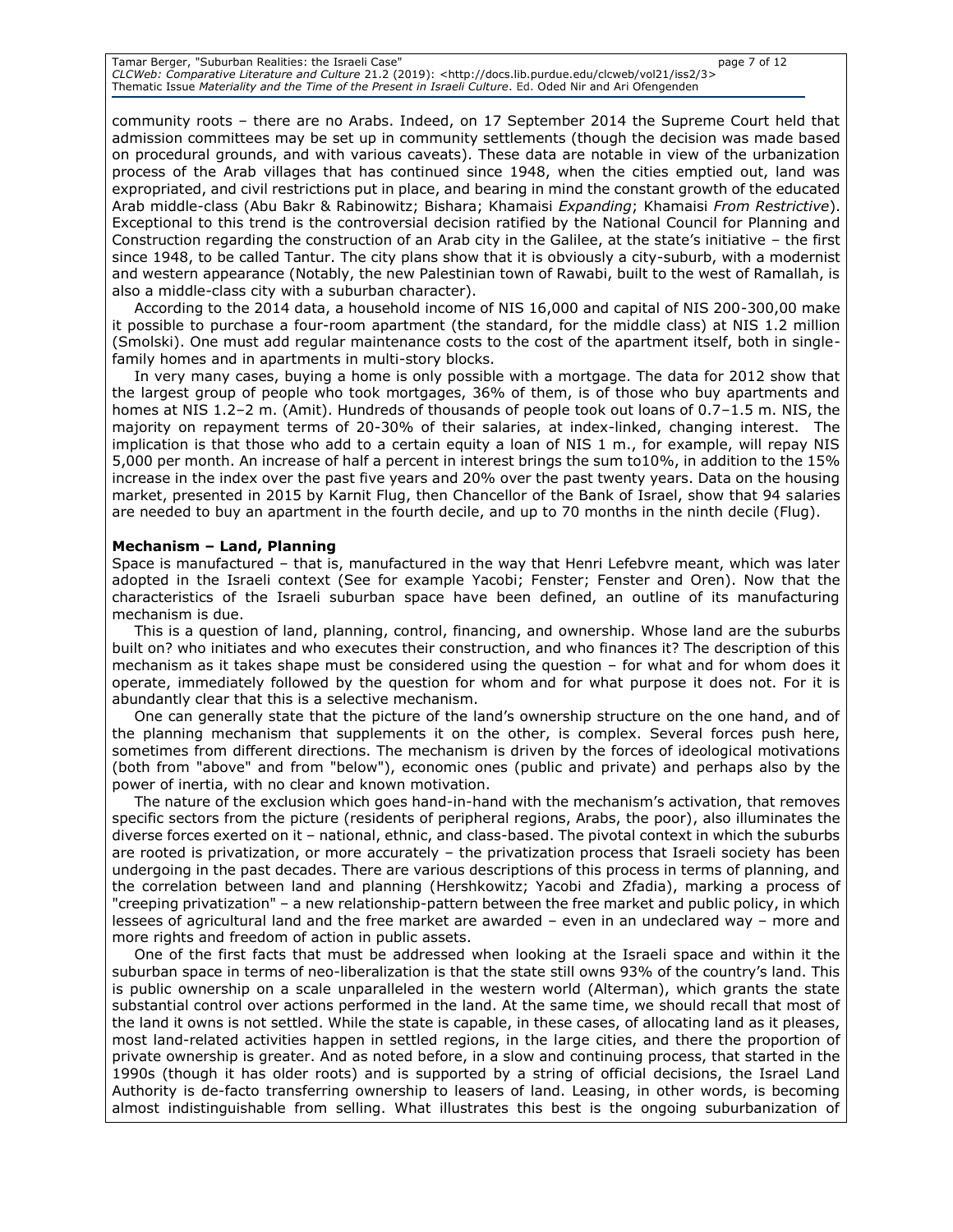Tamar Berger, "Suburban Realities: the Israeli Case" page 8 of 12 *CLCWeb: Comparative Literature and Culture* 21.2 (2019): <http://docs.lib.purdue.edu/clcweb/vol21/iss2/3> Thematic Issue *Materiality and the Time of the Present in Israeli Culture*. Ed. Oded Nir and Ari Ofengenden

cooperative or semi-cooperative agricultural settlements, built on state land, (in other cases rural locations, even if they are becoming suburbs, are not usually cooperative). Hadas Shadar claims that centralization remains untouched and only its carriers have changed – the place of the nation state has been taken by a few tycoons, while the land is no longer a national asset but has become a real-estate resource (222-24). And furthermore, the initiative to build, and the actual construction, have passed into private hands (although regulation lies with the Ministry of Interior).

We can talk in this context of a general paradox of development: the suburbs were established historically in reaction to the cities and to a strong degree this remains their driving power. In tandem with this, they are causing large-scale environmental damage. Secondly, the suburbs contribute to enhancing socioeconomic and national inequality since they attract relatively strong populations, and in the process they weaken their original localities (Braude and Navon). At the same time, they provide improved residential conditions for the lower middle-class, which in many cases could not have achieved them in cities, and thus they contribute to pushing out the boundaries of the class and its diversity.

#### **Two last thoughts**

 $\overline{a}$ 

#### *Topos***, the Question of Urbanity, and the Suburbs' Future**

Critical thought about the suburbs, in terms of a looming catastrophe and dystopia, stand in contradiction to their residents' utopian aspirations. Homi Bhabha, a sworn enemy of suburbs, talks of the urge to "'suburbanize' the soul of America." "Its agenda," he writes, "is traditional and conservative; its buzz words are predictable – 'family values', 'opportunity society', 'individual responsibility', 'freemarket' and 'the work ethic'" (298). This way of thinking is present in Israel too – a lament over the greedy suburban sprawl, the decline of urbanity, the uniformity and monotony, extreme individualism, closing-off by class, etc. $5$ 

The suburbs are undoubtedly spreading through the space, although the transition from single-family homes to saturated construction reflects an attempt to deal with the problem. As noted, they are not urban in the sense familiar to us: their space is centralized-decentralized, they have no streets, uses in the suburban neighborhood framework are usually restricted, they are concentrated in specific sites (not infrequently in marginal areas), movement through them is significantly performed by car. Their appearance is uniform, both their general appearance and the houses and public buildings, which are built according to several models, highly similar to each other even when they are autonomous and their class cross-section is one, although quite extensive.

A look at the American suburbs reveals that over recent decades there has been a series of change processes which their Israeli counterparts haven't yet undergone (though signs of them can be detected), which have been extensively discussed. The current traits were there from the outset, principally the broadening of uses beyond residential, that occurred in stages (Jackson; Rowe; Teaford,; Kotkin; Mozingo).

Starting in the 1970s, and throughout the 1980s, the American suburbs have changed markedly. In fact a new entity took shape, and received new conceptualizations. The scope of the change and the massive autonomization of the suburbs was documented by the previously cited fact that around 2000, over 60% of the workplaces were located outside cities and inner movement between suburbs was greater than that to the cities (Kotkin).

The social nature of the American suburbs has also gone through profound changes: they have become multi-racial and multi-ethnic, and are home to migrants and new types of families – singleparent, non-traditional, and older families – outnumbering the classic bourgeois families (Hall and Lee). The resulting new patterns, extra-urban and non-urban, are sufficiently different from the classic suburb of single-family detached homes, clear separation of uses, and varying levels of affinity to the city to obtain its own definition, yet resemble it enough to preserve a sign of its older affinity and can therefore be defined post-suburban. It appears under different names: the post-suburban metropolis, technoburb, *zwischenstadt*, edgeless city, urban village, post-suburban metropolis, and meta-suburb. These may be varying formations but they share in common that fact that they no longer depend at all on a core city, but are autonomous phenomena. Though not cities in the familiar and accepted sense, they do have clear urban qualities, such as high-rise building and employment zones, congested roads, and all entail urban sprawl.

In Joel Garreau's book *Edge City: Life on the New Frontier* he invented the term to describe the phenomenon (for critiques of Garreau's analyses, see Jonas; Carter et al; Phelps & Parsons). He depicted

 $^5$  In Israel, "National Outline Plan 35," approved in 2005, sought among other things to contend with the sprawl and to shore up the four main metropolises, but failed to halt suburbanization in central Israel.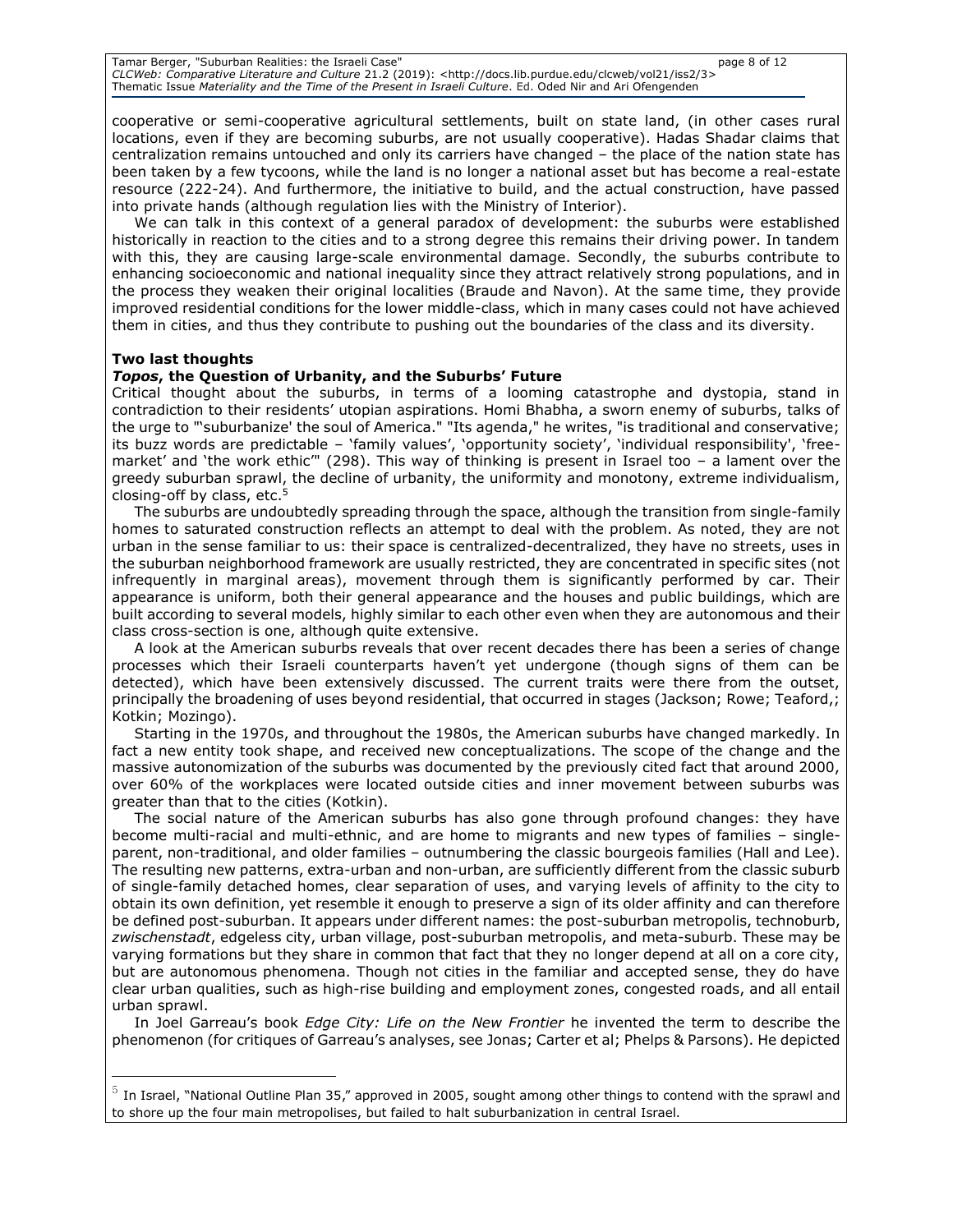a new hybrid, urban/non-urban, independent in most senses but not autonomous in terms of government. This configuration does not replace the classic residential suburb, neither the city, but is added to them as sort of interim version, self-contained and spreading from the United States to other continents. Like the classic suburb, the edge city is situated near a city, often on agricultural land that has been adapted to building-land. And like a city, it offers functions of employment, commerce, and leisure and sometimes reproduces the city's central business district, thus creating alternative urban centers.

Some of these new formations, the majority in fact, did not appear in the Israeli space unchanged, but it undoubtedly includes suburban cities – Modi'in and Shoham, and large suburban areas within existing cities, separate to some extent from them – Western Rishon Le'Zion – which are urban and contain employment and commercial zones, and in this sense are not dependent on cities, or less so than the classic suburbs.

And yet an aerial view of Israel discloses that the various definitions of the post-urban configuration are relevant. The liquidity of the space is clearly discernible. The familiar categoric distinction – cities, towns, kibbutzim, moshavim, Arab settlements – is still present, but is becoming more blurred. It doesn't imply that the space lacks order – far from it – but its kinds of order have changed.

The creation of these edge-cities, places of residence, employment, commerce and leisure, which fully meet their needs themselves, signifies the suburb's war of independence. Their deep structure the physical, social, cultural one – signifies them as a self-sufficient phenomenon. They cannot be made into cities. It doesn't mean they lack flaws, but it's not at all certain that an amendment will be achieved following thoughts about urbanizing or re-urbanizing the suburbs. We have to understand their inner logic and act from within it.

Lamentations for lost urbanity are grounded, then, on a correct analysis of the circumstances but suggests what seems to be an incorrect approach.

# **The aesthetic and the political**

Suburbia is an object of desire. People aspire to it and fight to get there. Sometime it is a stage on a journey, sometimes it creates disillusion, and in yet other cases it is no longer suitable for a stage in life or is no longer an object of desire but has become a habit, a constant experience of fulfilled desire (satisfaction with a way of life) or an accustomed lifestyle that one was born into.

Above all, the desire is for better quality of life: spacious homes, good education, a clean environment, personal security. A generous mortgage, large payments by parents, and a security company often help to achieve all those. From the rather sparse database available on national crime, we can conclude that it is indeed lower in the suburbs than in cities(Dekel-Koren; "Shnaton 2013").

The suburb is closely linked with the new, and desire for the new. Levelling hills, pulling up vegetation, reviving dunes – clothing them with concrete and cement and greenery – a contemporary version of "wholly new"' Zionism (as defined by the poet Avot Yeshurun), the next step after the modernism of the Zionist movement and its ethos of creation and of eradication of the past. This time, the new is total. Recollections of the past accompanied the Zionist eradication, sometimes even its perpetuation attesting to the greatness of the victory and the outcoming threat, but there is no hint of it here. The suburb is to a great extent the present. Not the contextual present, but the one chiefly defined by immediacy, efficiency, functionalism, a sort of timeless life in a hyper-space that is a nonspace. The Zionist project of repression, considerably undermined in recent decades, could well find here an heir to continue its path.

Hand-in-hand with the new goes the prestigious. The sight of apartments in suburban high-rises in Israel, the latest reincarnation of the modern suburbs, and the marketing method through advertisements, on street-posters and the internet, show how significant the prestige element is. Huge apartments, open spaces, smart and expensive construction details, the detachment from the street, as Shadar (264) points out.

What is powerfully expressed in the suburbs is the force of the image. In tandem with its figurative and social traits this living space also has structural-aesthetic features: It is serial (a seriality that differs from the ostensibly neutral and context-detached one of the modernist form of living); It is crammed, overflowing, full of items, and has multiple sources; it draws on brands, models, and is substantially based on image, signifiers, and the "staging value." These are "quasi" qualities suggested by the homes in the "Nobel Prize Winners' neighborhood" in Western Rishon Le'Zion. Its planners were well aware of the status inherent in that image, as were those considering the purchase of a home there with the aim of creating a suburban spatial heterotopia. Those qualities are numerous**:** the quasi-antique (the external window-frames, some of the furniture, the patina on garden urns); quasi-classic (pillars and arches); quasi-modern (the whiteness, the accessories), quasi-rustic (wooden furniture and fences),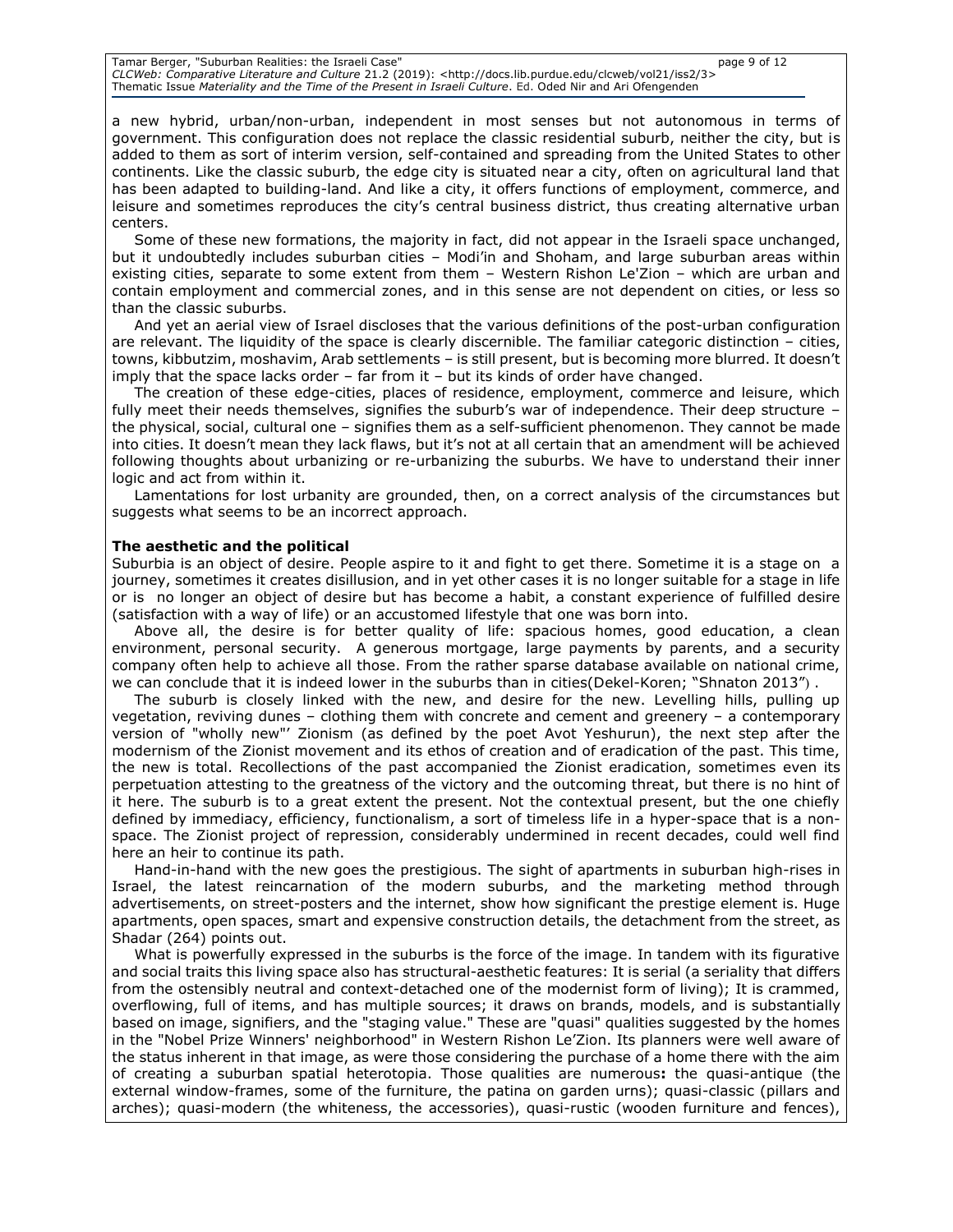quasi-natural ("natural stone" flower-pots, rough paving-stones), quasi-affluent (the size of the home, the leather furniture, the deck), quasi-indigenous (the climbing vines ornaments**,** the *mashrabiya*, the street names), quasi-overseas (i.e., western, the general appearance so familiar from movies and TV series; the neighborhoods' names); quasi-TV (the daughter's room); quasi-hotel (the guest toilet). Quasi-private but sharing a wall with the neighbors, and very close back-gardens, quasi high-quality and high-end but built with cladding, reproductions, and concrete. Quasi-unique, quasi self-fulfillment but amazingly similar to others around it, quasi-organic but not so, quasi-community but not really. Like everyone else, *comme il faut*. And all these at one and the same time: the personal and original seem to vanish into that "quasi."

It has to be stated clearly: living in accordance with image isn't unique to suburbia. Nothing in the suburbs is actually unique to them – not life in compliance with image, not individualization, nor complete reliance on the car – but they are however empowered there and in this context receive their own image. Baudrillard would say that suburbanites aspire to wellbeing (Baudrillard) – quiet, security, stability, family, work, success, happiness; that chain of myths, legacy of the bourgeois revolution, whose focus is the myth of happiness embodied in the myth of equality, which is equality before the Object and visible signs of social success and happiness. In other words, objects and signifiers that are measurable and visible – because the visibility of objects and social relationships are one and the same. The objects exist in the "hermaphroditic ambience of fashion", sexless, identical, homogeneous, acclimatized, "all at last *digested* and turned into the same homogeneous faecal matter" (30). The material of that life cannot encapsulate meaning (metaphors, contradictions, duplications) or what is based on relations between discrete things. Eternal spring, he terms it – we (all of us, not only suburbanites) inhabit an illusion of fulfilment, gratification, and thus are responsible for the depoliticization of our lives by severing the affinity between the objects and their manufacturing process, and human endeavor.

Here we should repeat Susan Buck-Mors' warning to (the later) Baudrillard after he referred to September 9/11 as the ultimate simulacrum (Buck-Morss). She pointed out that the victims were real people with real problems who were doing real work. People like that – with work and work-related problems, and family, sometimes feeling frustrated, sometimes satisfaction or even happiness (as they attest) – live in the suburbs. And Baudrillard too knows that clinging to signs, like magical thinking, is a way of seeking protection from the real world, from history.

None the less, the image is significant in this context. Gernot Böhme's concept "staging value" (73) could clarify the extent of anesthetization embedded in the image-based relationship. The concept addresses capitalism's transition to a new stage; no longer the fulfilling of people's needs, but the exploitation of their desires. Böhme terms this stage the "aesthetic economy" because it is based on the anesthetization of the tangible. The stage value joins the Marxist use value and exchange value. Böhme refers to the appearance of the goods made so that it will raise their exchange value. The stage value is self-sufficient, since it plays a role not only in the context of exchange but also in the context of use; it is not the classic value of use however, but a new type, deriving from the value of exchange. The economy becomes an economy of aesthetics. Desires nurture the economy of aesthetics and are fulfilled there – but never completely fulfilled. On the contrary, they multiply with their fulfilling. In this sense the economy of aesthetics has no natural boundaries.

Desires that are never exhaustively fulfilled nurture the economy of the suburbs (within the presentday form of the capitalist economy), and demand sanctification of the new. The new is the bait which lures and drives that economy onwards. The result of the process of distancing from the original object, and from the context of that immanent motivating dissatisfaction, even though it's repressed and unconscious, is the depoliticization of life. The suburbs are not a place of controversy and resistance and difference and usually also not a matter of deciding between choices, but rather a place of approval and agreement. Individual self-fulfillment is actually an act of joining. Uniformity and figurative order that are calming and joining – responding to an image – are also reflected in sociocultural terms. As Jacques Rancière remarks, consensus sterilizes the political. Instead of consensus he suggests dissensus – a speech act that lays bare the arbitrariness of separating the political from the aesthetic (that "modernist project of separation") and undermines the given sensory nature of the "natural" order (Rancière). While his discussion engages with art, his proposal may well shed light on the suburban situation as well.

The Pueblo Español neighborhood of western Rishon Le'Zion once demonstratively embodied the ethos of "quasi" and the new and the family. Now, its peeling homes make very clear that the new is fated to age, that image ultimately loses its charm. Western Rishon Le'Zion in general is beginning to sense that distress. It has aged and become more expensive, it has fewer young children, schools are emptying out, and more tempting options are available nearby. What is the future of that way of life,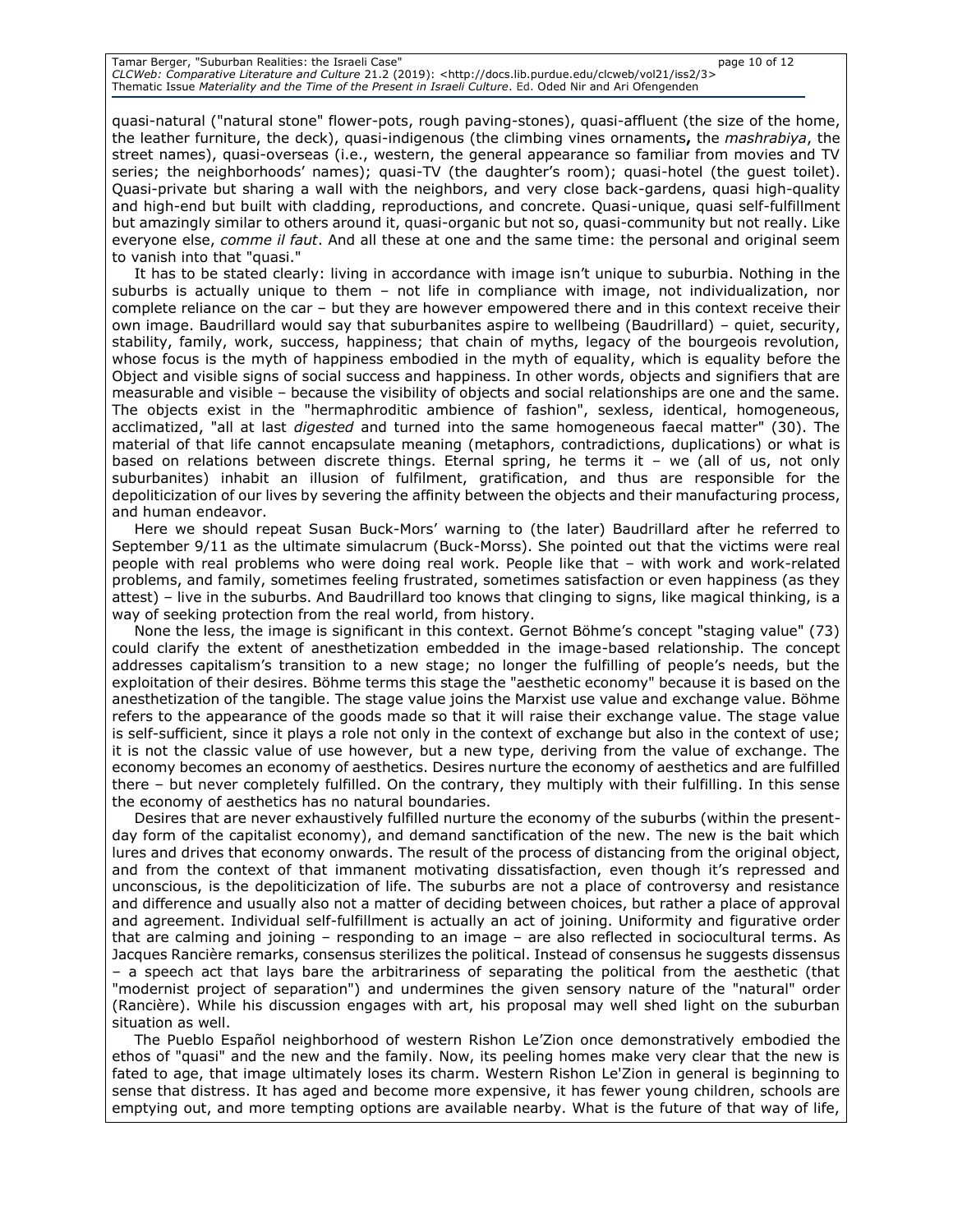Tamar Berger, "Suburban Realities: the Israeli Case" page 11 of 12 *CLCWeb: Comparative Literature and Culture* 21.2 (2019): <http://docs.lib.purdue.edu/clcweb/vol21/iss2/3> Thematic Issue *Materiality and the Time of the Present in Israeli Culture*. Ed. Oded Nir and Ari Ofengenden

based wholly on the new? Perhaps it will also disintegrate, perhaps it will give way to a new undreamedof form, and maybe it will succeed without choosing, even partially, to return to the political, to reality – to itself.

It must re-engage with the political and the critical. Perhaps we can still turn our backs on the appalling road to fascism on which we tread.

#### **Works Cited**

"3.09 million klei rechev meno'iyim beyisrael bishnat 2015" (3.09 motorized vehicles in Israel in 2015). Press release, *Halishka hamerkazit lestatistika* (central bureau of statistics), 30 March 2016.

Abu Baker, Khawla, and Rabinowitz, Dan. *Hador hazakuf* (The generation that stands tall). Keter, 2002.

Alterman, Rachelle (1999). *Bein hafrata lehemshech haba'alut hale'umit* (between privatization and continued national ownership)*.* Floersheimer Institute for Policy Studies, 1999.

Amit, Hagai. "Hayisraelim shecha'im lema'an hamashkanta" (Israelis that live for the mortgage). *The Marker,* 7 September 2012, pp. 14-16.

Andrew E. G. Jonas. "Making Edge City: Post-suburban Development and Life on the Frontier in Southern California." *Changing Suburbs: Foundation, Form and Function*, edited by R. Harris and P. Larkman, Routledge, 1999, pp. 202-21.

Birch, Eugenie L. *The Urban and Regional Planning Reader*, Routledge, 2009.

Bishara, Azmi. "Al she'elat hami'ut hafalastini beyisrael" (On the question of the Palestinian minority in Israel). *Theory and Criticism*, vol. 3, 1993, pp. 7-20.

Baudrillard, Jean, *The Consumer Society: Myths and Structures*, Sage, 1998.

Berger, Tamar. *Sugiyot bate'orya shel hamerchav* (issues in the theory of space)*.* The Open University of Israel, 2010.

---. (2015). *Ototopia: al merchav habeynayim haparvari beyisrael* (Autotopia: suburban in-between space in Israel)*.*  Hakibbutz Hameuchad, 2015.

Bhabha, Homi. "Postscript." *Visions of Suburbia*, edited by Robert Silverstone, Routledge, 1997.

Böhme, Gernot. "Contribution to the Critique of the Aesthetic Economy." *Thesis Eleven*, vol. 73, no. 1, May 2003, pp. 71–82.

Bosso, Nimrod. "Habniya shel batim tzmuday karka yarda be 10% betoch arba shanim" (construction of single-family homes fell 10% over four years). *The Marker,* 20 March 2015, pp. 47.

Braude, Kobi and Navon, Guy (2010). "Hagira pnimit vehitbadlut" (internal migration and segregation). *Kehilot megudarot* (fenced communities)*,* edited by Amnon Lahav, Tel Aviv University, 2010, pp. 215-58.

Buck-Morss, Susan. *Chashiva meever lateror* (thinking past terror)*,* Resling, 2004.

Carter, Woody, Robert Frolick and Tim Frye. "Edge Cities or Edge Suburbs?" Presented at the Chicago Meetings, Midwest Association for Public Opinion Research, November 22, 2002, http://www.roosevelt.edu/CAS/CentersAndInstitutes/IMA/Publications.aspx.

Castells, Manuel *The Rise of the Network Society*, Whiley-Blackwell, 1996.

de Certeau, Michel. *The Practice of Everyday Life*. U of California P, 1984.

Dekel Koren, Adi. "Derug forbs—ha'arim hatovot beyisrael: eifo kedai lagor" (Forbes ranking – Israel's best cities: where should one live?). *Forbes Israel,* 7 January 2013, <http://www.forbes.co.il/news/new.aspx?Pn6VQ=E&0r9VQ=GGEF>

Featherstone, Mike. "Introduction." *Automobilities*, edited by Featherstone, Mike, Nigel Thrift and John Urry, Sage, 2005.

Featherstone, Mike, Nigel Thrift and John Urry, editors. *Automobilities*, Sage, 2005.

Fenster, Tovi. *Shel mi ha'ir hazot?* (Whose city is it?)*.* Hakibbutz Hameuchad, 2012.

---. and Shlomo Oren, editors (2014). *Cities of Tomorrow: Planning, Justice and Sustainability Today?* Hakibbutz Hameuchad. (Hebrew)

Flug, Karnit. "Shuk hadiyur: tmunat matzav, megamot umediniyut" (the housing market: the current state, trends and policy). *Bank of Israel*, 3 June 2015, <http://www.boi.org.il/he/NewsAndPublications/PressReleases/Documents/>

Galnoor, Itzhak, Amir Paz-Fuchs and Nomika Zion, editors. *Mediniyut hahafrata beyisrael* (Privatization Policy in Israel)*.* The Van Leer Jerusalem Institute, 2015.

Garreau, Joel. *Edge City: Life on the New Frontier*. Anchor Books, 1992.

Hall, Matthew, and Barrett Lee. "How Diverse Are US Suburbs?" *Urban Studies*, vol. 47, no. 1, Jan. 2010, pp. 3–28. Heilbronner, Oded and Michael Levin, editors. *Ha'ir hayisraelit* (The Israeli City). Resling, 2006.

Hershkowitz, Aryeh. *Tichnun merchavi beyisrael* (spatial planning in Israel)*. The Technion*, 2009.

Khamaisi, Rassem. "Metichnun magbil letichnun mefate'ach bayeshuvim ha'aravim beyisrael" (from restrictive to development planning in Arab localities in Israel). *Floersheimer Institute for Policy Studies*, 1993, https://fips.huji.ac.il/sites/default/files/floersheimer/files/khamisi\_1993.pdf .

---. "Likrat harchavat tchum hashiput shel yishuvim aravim beyisrael" (expanding municipal boundaries in arab localities in Israel), *Floersheimer Institute for Policy Studies*, https://bit.ly/2ErSwRH.

Jackson, Kenneth T. *Crabgrass Frontier: the Suburbanization of the United States*, Oxford UP, 1985.

Kotkin, Joel. "Suburbia: Homeland of the American Future." In Birch.